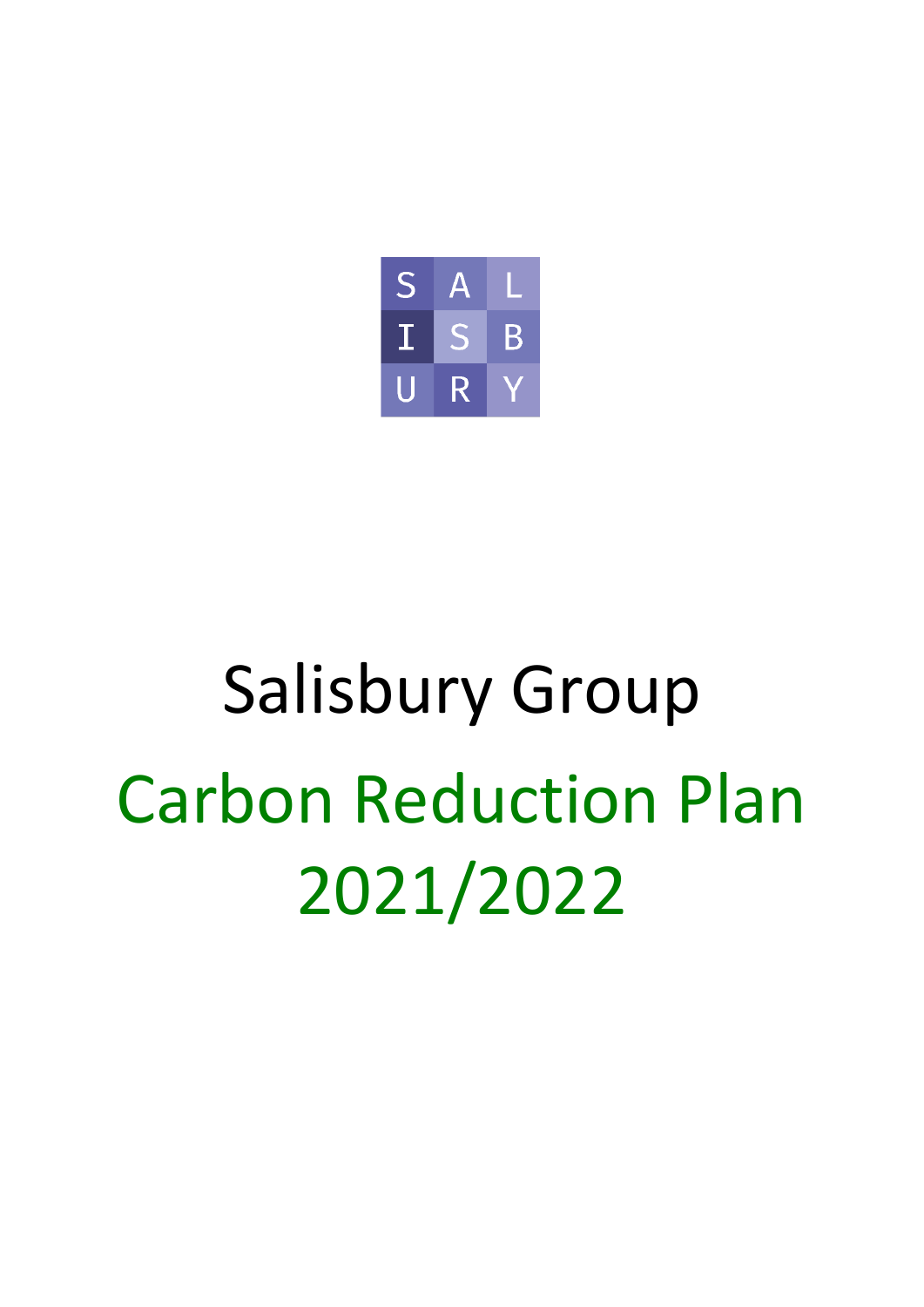### **1. Commitment to Achieving Net Zero**

Salisbury Holdings Limited and its constituent companies, henceforth referred to as Salisbury Group, is committed to achieving Net Zero emissions by 2021 and transforming its practices to lower carbon emitting and more sustainable operations.

#### **2. Baseline Emissions Footprint**

Baseline emissions are a record of the greenhouse gases that have been produced in the past and were produced prior to the introduction of any strategies to reduce emissions. Baseline emissions are the reference point against which emissions reduction can be measured.

In March 2020, Salisbury Group carried out our first carbon footprint exercise in order to achieve a baseline year. Avoiding 2020, due to the Covid-19 pandemic, data from 2019 was used to measure our baseline footprint in order to compare against future years.

# Baseline Year : 2019

# Additional Details relating to the baseline Emissions calculations :

Salisbury Group's ESOS and SECR carbon reporting is conducted as part of our Group Company submission via parent company Mapeley. Data contained within this Carbon Reduction Plan comprises of all emissions associated with scope 1, 2 of Salisbury Group activities only, including rail and air travel as representative of scope 3.

Breakdown of reporting scope:

Scope 1 – Combustible Fuels (transport, gas and other fuels)

Scope 2 – Electricity

Scope 3 – Employee travel (rail and air travel)

## Baseline year emissions:

| Emissions                                 | Total (tCO2e) |  |  |
|-------------------------------------------|---------------|--|--|
| Scope 1                                   | 725           |  |  |
| Scope 2                                   | 18            |  |  |
| Scope 3                                   | 24            |  |  |
| <b>Total</b><br><b>Emissions</b>          | 767           |  |  |
| Intensity Ratio - 15.64 tCO2e/£m turnover |               |  |  |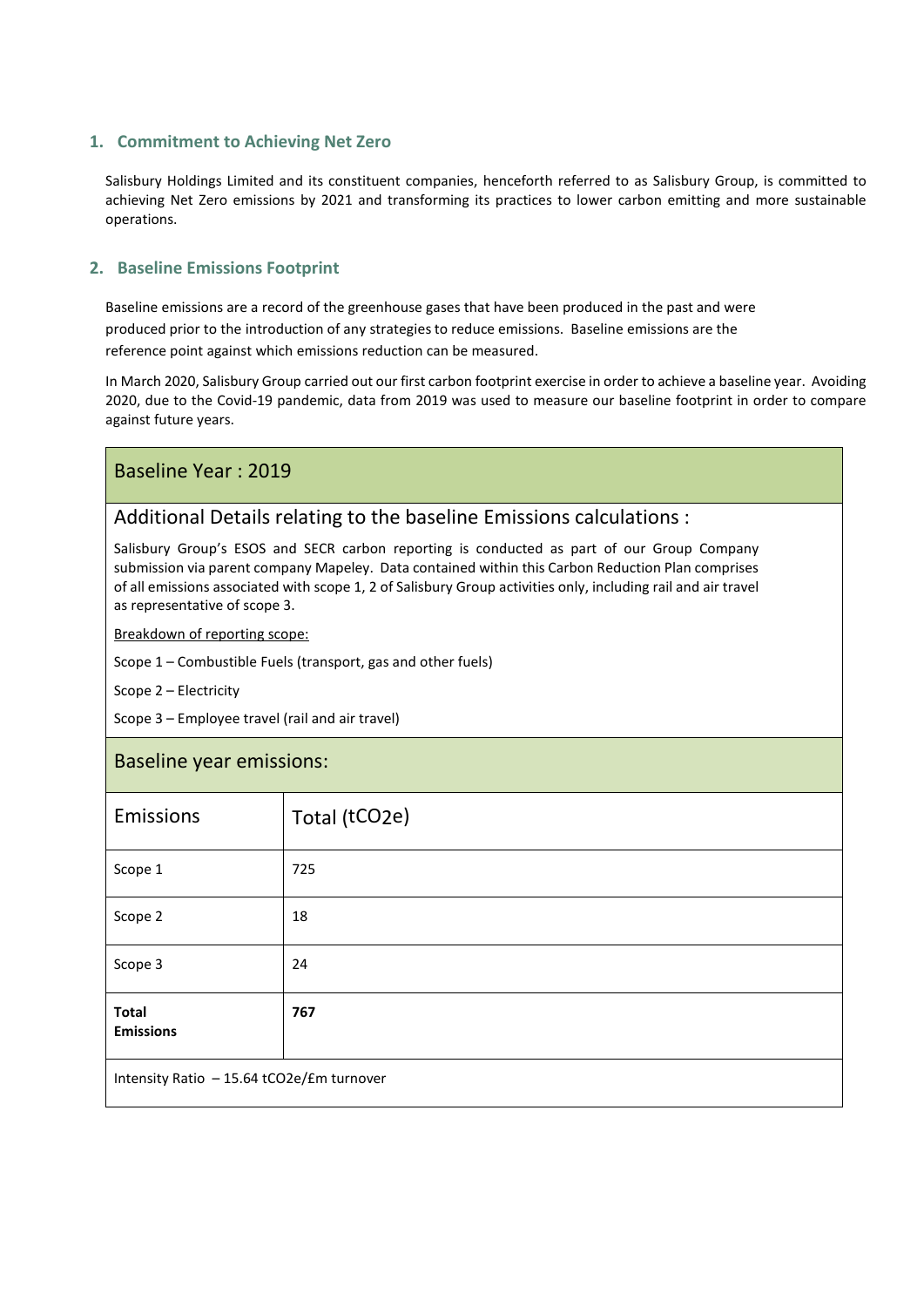## **3. Current Emissions Reporting**

Reductions from the baseline year will be calculated following year 1 (2021) report – year 1 report commissioned to be completed in Q1 of 2022.

### **4. Emissions Reduction Targets**

In order to progress to achieve Net Zero by 2050, Salisbury Group has adopted the following carbon reduction targets. We are committed to ensuring our carbon intensity ratio will decrease by at least 2.6 tCO2e/£m turnover each 5 year period.



## **5. Emissions Reduction Projects**

| Project                                    | Methodology                                                                                                  | <b>Target</b> |
|--------------------------------------------|--------------------------------------------------------------------------------------------------------------|---------------|
| Net Zero – Gold Verification<br>Offsetting | Immediately mitigate the impact of our activities on<br>the environment through gold verification offsetting |               |
|                                            | Offset 110% of Baseline Year Emissions                                                                       | Complete      |
|                                            | Offset 110% of Year 1 Emissions                                                                              | Q1 2022       |
| Sustainable Fleet Management               | Reduce environmental impacts through a combination<br>of environmentally cleaner vehicles and fuels          |               |
|                                            | Continually assess the feasibility and effectiveness of<br>fully electric fleet                              | Ongoing       |
|                                            | Aim to move 25% of fleet to hybrid                                                                           | Q4 2023       |
|                                            | Aim to move 25% of fleet to fully electric                                                                   | Q1 2025       |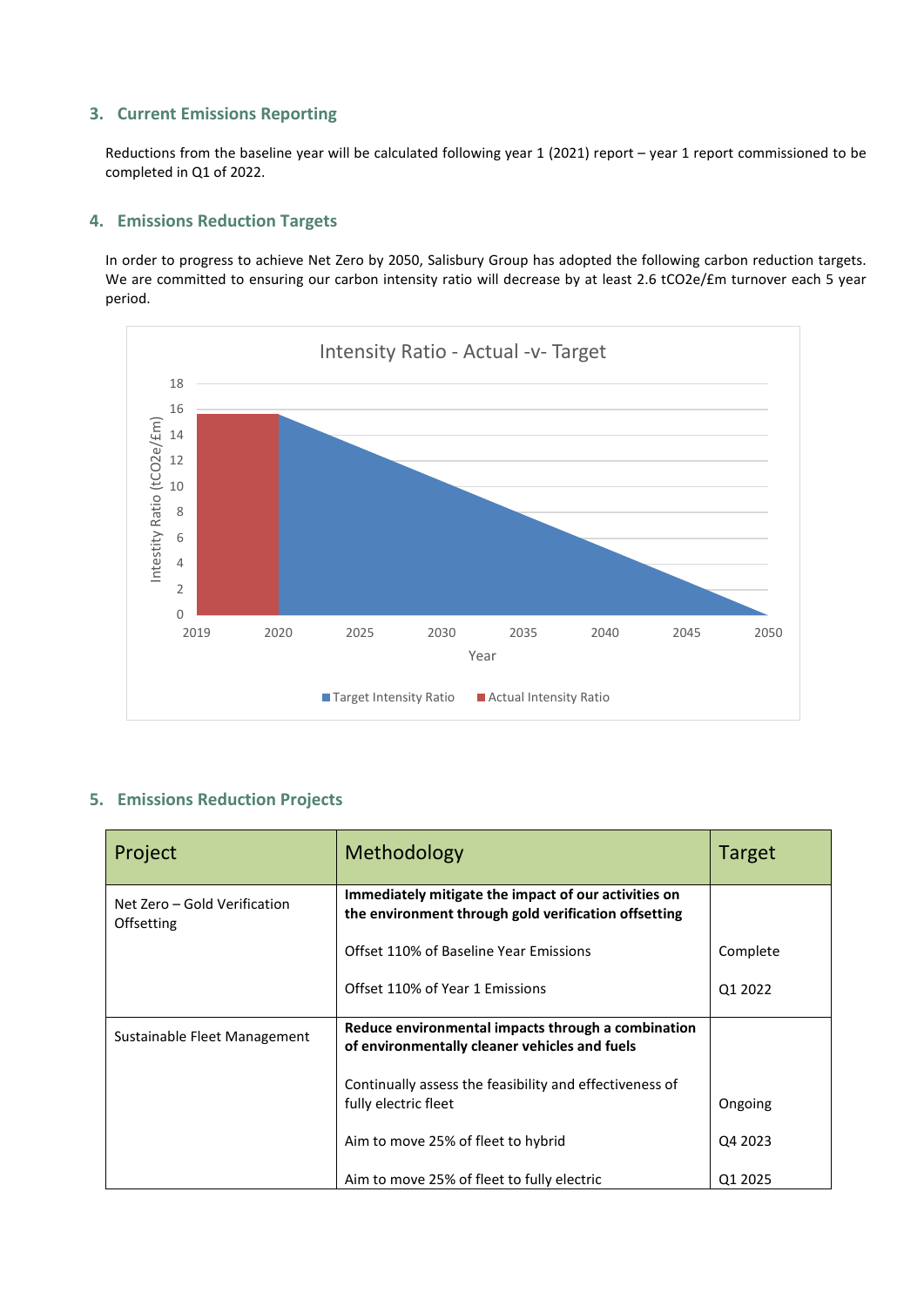| <b>Travel Management</b>                                     | Reduce staff air and rail travel                                                                                                                                                                                                                                                                                                                                                                                                                                                     |                      |
|--------------------------------------------------------------|--------------------------------------------------------------------------------------------------------------------------------------------------------------------------------------------------------------------------------------------------------------------------------------------------------------------------------------------------------------------------------------------------------------------------------------------------------------------------------------|----------------------|
|                                                              | Through training and policy, promote and encourage<br>staff to select sustainable travel options and utilise<br>technology to reduce business travel                                                                                                                                                                                                                                                                                                                                 | Ongoing              |
| Environmental Working Group-<br>Indirect emissions reduction | Develop and execute an environmental action plan to<br>improve environmental performance and reduce<br>indirect emissions<br>2021/2022 Current initiatives<br><b>Sustainable Cleaning Offering</b><br>Work with suppliers to reduce no. of<br>deliveries by 30%<br>Switch to multi use cleaning products<br>to reduce no. of products used<br>Trial closed loop cycle cleaning<br>products to reduce waste and single<br>use plastics<br>Switch to ethical chemical free<br>products | Current /<br>Ongoing |
|                                                              | Maintain UKAS Accredited ISO14001<br>Certification                                                                                                                                                                                                                                                                                                                                                                                                                                   | Current /<br>Ongoing |
|                                                              | Set expectation of those who work on our<br>supply chain to demonstrate an aligned<br>commitment to environmental sustainability<br>Eliminate/reduce packaging and waste<br>Net Zero Commitments<br>Use of electric vehicles (deliveries)                                                                                                                                                                                                                                            | Current /<br>Ongoing |
|                                                              | Offer employee cycle scheme to promote and<br>encourage cycle to work                                                                                                                                                                                                                                                                                                                                                                                                                | Current /<br>Ongoing |
|                                                              | Utilise tree planting programs with supply<br>chain - no. of trees planted per £ spend on<br>Salisbury's behalf                                                                                                                                                                                                                                                                                                                                                                      | Current /<br>Ongoing |
|                                                              | Engage with Salisbury occupied property<br>landlords to identify energy saving<br>opportunities and influence opportunities for<br>improvement                                                                                                                                                                                                                                                                                                                                       | Current /<br>Ongoing |